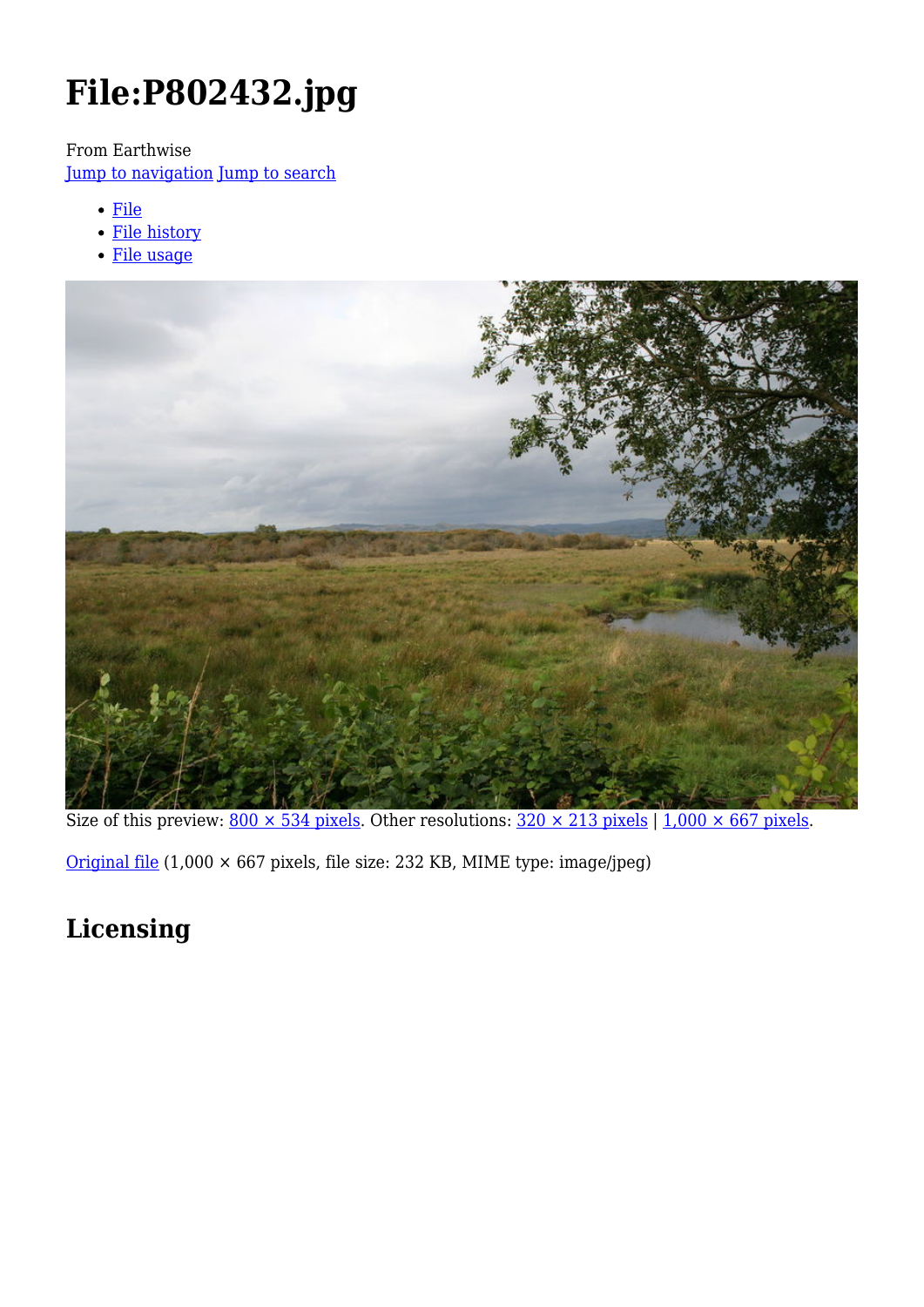Download of 1000 x 1000 pixel images is free for all non-commercial use - all we ask in return is for you to acknowledge BGS when using our images. Click our Terms and Conditions link below for information on acknowledgement text, and to find out about using our images commercially.

### **Copyright**

The images featured on this site unless otherwise indicated are copyright material of the Natural Environment Research Council (NERC), of which the British Geological Survey is a component body. The British Geological Survey encourages the use of its material in promoting geological and environmental sciences. The images may be reproduced free of charge for any non-commercial use in any format or medium provided they are reproduced accurately and not used in a misleading or derogatory context. Where any images on this site are being republished or copied to others, the source of the material must be identified and the copyright status acknowledged. The permission to reproduce NERC protected material does not extend to any images on this site which are identified as being the copyright of a third party. Authorisation to reproduce such material must be obtained from the copyright holders concerned.

#### **Non-commercial Use**

Use of the images downloaded from this site and reproduced digitally or otherwise may only be used for non-commercial purposes, which are:-

- Private study or research for a non-commercial purpose
- Education for teaching, preparation and examination purposes

When using the images please credit 'British Geological Survey' and include the catalogue reference ('P Number') of the item to allow others to access the original image or document. Noncommercial users of the images from this site are restricted to downloading no more than 30 images, without seeking further permission from [enquiries@bgs.ac.uk](mailto:enquiries@bgs.ac.uk)

#### **Commercial Use**

For commercial use of these images for which higher resolution images are available, individual permissions and/or licences arrangements should be agreed by contacting [enquiries@bgs.ac.uk](mailto:enquiries@bgs.ac.uk) Commercial use will include publications in books (including educational books), newspapers, journals, magazines, CDs and DVDs, etc, where a cover charge is applied; broadcasts on TV, film and theatre; and display in trade fairs, galleries, etc. If you are in doubt as to whether your intended use is commercial, please contact [enquiries@bgs.ac.uk](mailto:enquiries@bgs.ac.uk)

#### **Warranty**

Use of the images downloaded from this site is at the users own risk. NERC gives no warranty as to the quality of the images or the medium on which they are provided or their suitability for any use.

## **File history**

Click on a date/time to view the file as it appeared at that time.

**Date/Time Thumbnail Dimensions User Comment**



[contribs\)](http://earthwise.bgs.ac.uk/index.php/Special:Contributions/Dbk)



You cannot overwrite this file.

## **File usage**

The following page links to this file:

• [Hydrogeology of Wales: Quaternary aquifers - groundwater occurrences](http://earthwise.bgs.ac.uk/index.php/Hydrogeology_of_Wales:_Quaternary_aquifers_-_groundwater_occurrences)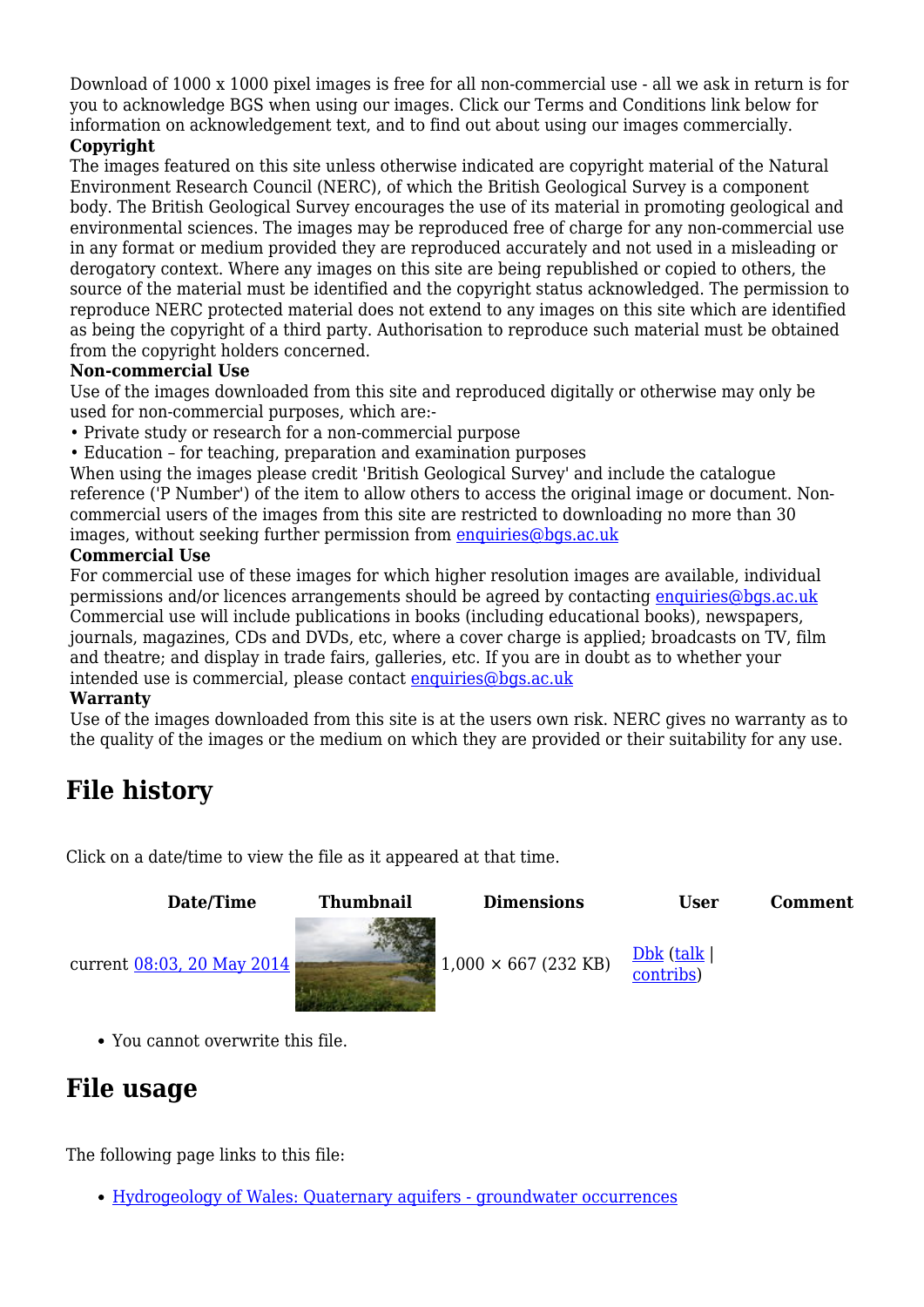Retrieved from ['http://earthwise.bgs.ac.uk/index.php?title=File:P802432.jpg&oldid=3721](http://earthwise.bgs.ac.uk/index.php?title=File:P802432.jpg&oldid=3721)'

## **Navigation menu**

## **Personal tools**

- Not logged in
- [Talk](http://earthwise.bgs.ac.uk/index.php/Special:MyTalk)
- [Contributions](http://earthwise.bgs.ac.uk/index.php/Special:MyContributions)
- [Log in](http://earthwise.bgs.ac.uk/index.php?title=Special:UserLogin&returnto=File%3AP802432.jpg&returntoquery=action%3Dmpdf)
- [Request account](http://earthwise.bgs.ac.uk/index.php/Special:RequestAccount)

## **Namespaces**

- [File](http://earthwise.bgs.ac.uk/index.php/File:P802432.jpg)
- [Discussion](http://earthwise.bgs.ac.uk/index.php?title=File_talk:P802432.jpg&action=edit&redlink=1)

 $\Box$ 

## **Variants**

## **Views**

- [Read](http://earthwise.bgs.ac.uk/index.php?title=File:P802432.jpg&stable=1)
- [Pending changes](http://earthwise.bgs.ac.uk/index.php?title=File:P802432.jpg&stable=0&redirect=no)
- [View source](http://earthwise.bgs.ac.uk/index.php?title=File:P802432.jpg&action=edit)
- [View history](http://earthwise.bgs.ac.uk/index.php?title=File:P802432.jpg&action=history)
- [PDF Export](http://earthwise.bgs.ac.uk/index.php?title=File:P802432.jpg&action=mpdf)

 $\Box$ 

## **More**

## **Search**

Search Go

## **Navigation**

- [Main page](http://earthwise.bgs.ac.uk/index.php/Main_Page)
- [Recent changes](http://earthwise.bgs.ac.uk/index.php/Special:RecentChanges)
- [Random page](http://earthwise.bgs.ac.uk/index.php/Special:Random)
- [Help about MediaWiki](https://www.mediawiki.org/wiki/Special:MyLanguage/Help:Contents)

## **Tools**

- [What links here](http://earthwise.bgs.ac.uk/index.php/Special:WhatLinksHere/File:P802432.jpg)
- [Related changes](http://earthwise.bgs.ac.uk/index.php/Special:RecentChangesLinked/File:P802432.jpg)